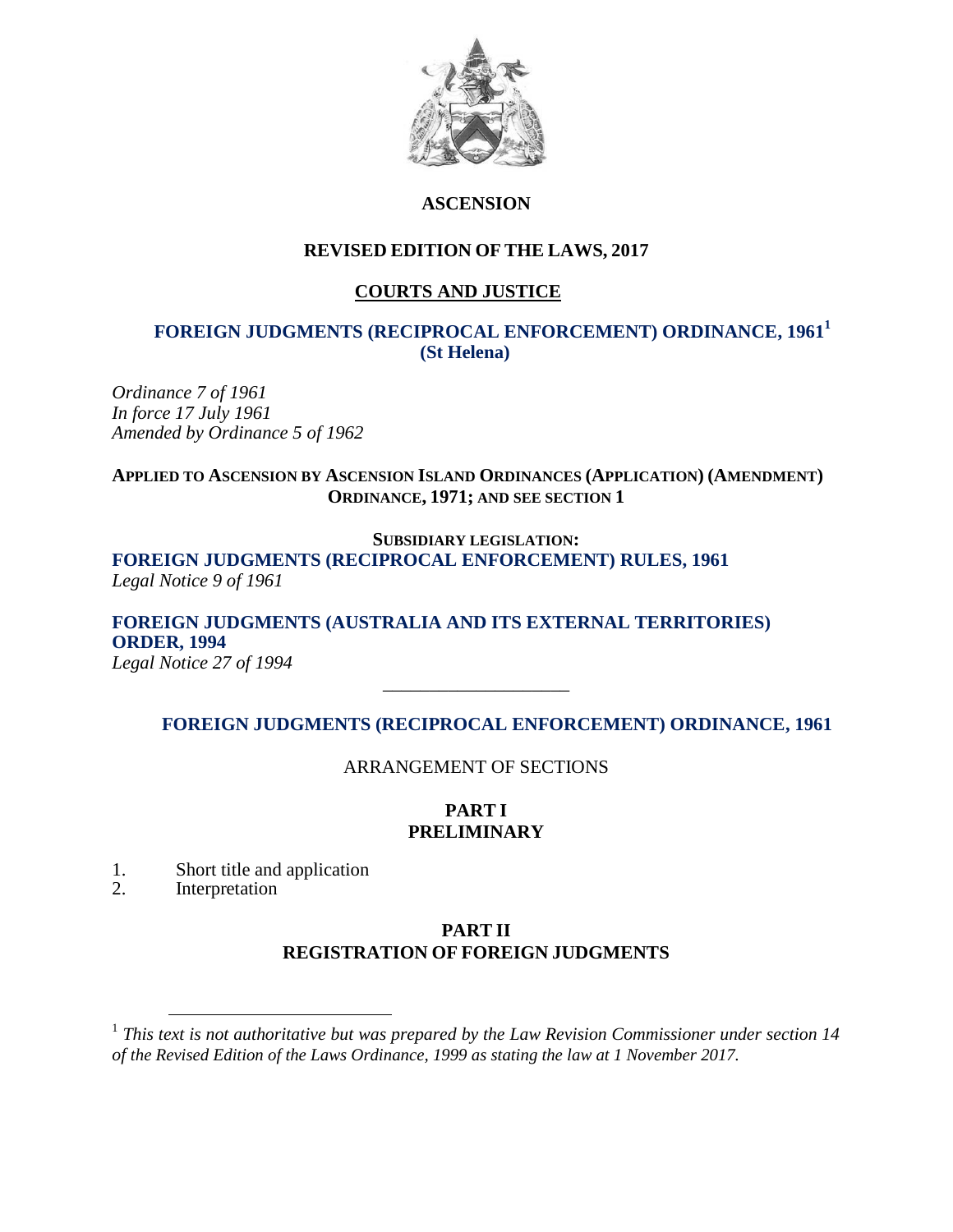#### **3. POWER TO EXTEND PART II TO FOREIGN COUNTRIES GIVING RECIPROCAL TREATMENT**

- 4. Application for, and effect of, registration of foreign judgment 5.
- 5. Rules of court<br>6. Cases in which
- 6. Cases in which registered judgments must, or may, be set aside<br>7. Powers of Supreme Court in relation to setting aside
- 7. Powers of Supreme Court in relation to setting aside<br>8. Foreign judgments which can be registered not to be
- Foreign judgments which can be registered not to be enforceable otherwise

#### **PART III MISCELLANEOUS**

- 9. General effect of certain foreign judgments<br>10 Power to make foreign judgments unenforce
- 10. Power to make foreign judgments unenforceable if no reciprocity<br>11. Issue of certificates of judgments obtained in St Helena
- Issue of certificates of judgments obtained in St Helena

#### **FOREIGN JUDGMENTS (RECIPROCAL ENFORCEMENT) ORDINANCE**

#### **AN ORDINANCE TO MAKE PROVISION FOR THE ENFORCEMENT IN ST HELENA, ASCENSION AND TRISTAN DA CUNHA OF JUDGMENTS GIVEN IN FOREIGN COUNTRIES, FOR FACILITATING THE ENFORCEMENT IN FOREIGN COUNTRIES OF JUDGMENTS GIVEN IN ST HELENA, AND FOR OTHER PURPOSES IN CONNECTION WITH THOSE MATTERS.**

#### **PART I PRELIMINARY**

#### **Short title and application**

**1.** This Ordinance may be cited as the Foreign Judgments (Reciprocal Enforcement) Ordinance, 1961, and applies to St Helena, Ascension and Tristan da Cunha.

#### **Interpretation**

**2. (1)** In this Ordinance—

**"appeal"** includes any proceedings by way of discharging or setting aside a judgment or an application for a new trial or a stay of execution;

**"country of original court"** means the country in which the original court is situated;

- **"judgment"** means a judgment or order given or made by a court in any civil proceedings, or a judgment or order given or made by a court in any criminal proceedings for the payment of a sum of money in respect of compensation or damages to any injured party;
- **"judgment creditor"** means the person in whose favour the judgment was given and includes any person in whom the rights under the judgment have become vested by succession or assignment or otherwise;
- **"judgment debtor"** means the person against whom the judgment was given, and includes any person against whom the judgment is enforceable under the law of the original court;
- **"judgment given in the Supreme Court"** includes a judgment given in any court on appeal against a judgment given in the Supreme Court.

**"original court"** in relation to any judgment means the court by which the judgment was given;

**"registration"** means registration under Part II of this Ordinance, and the expressions **"register"** and **"registered"** are to be construed accordingly;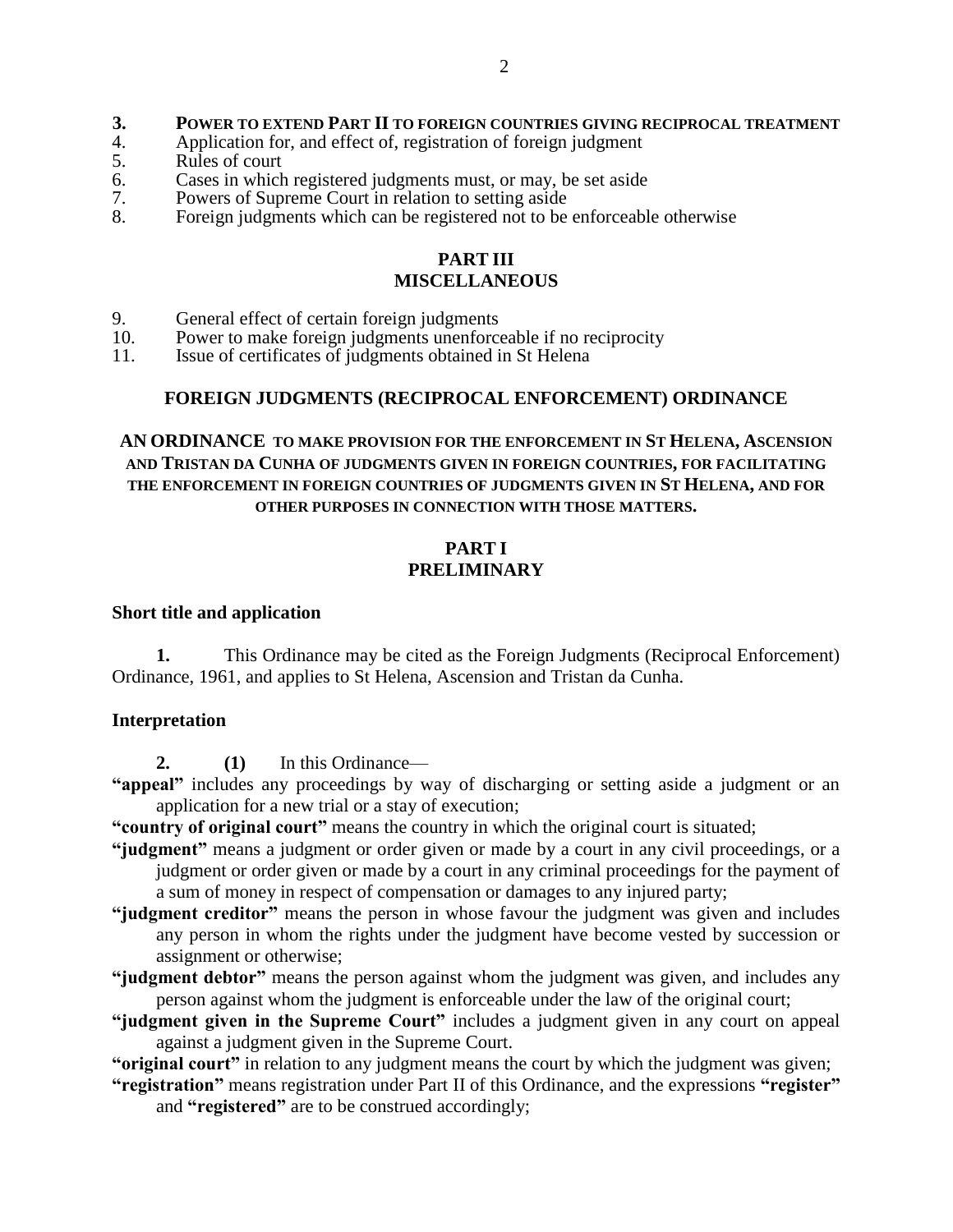**"St Helena"** includes Ascension and Tristan da Cunha; **"Supreme Court"** means the Supreme Court of St Helena.

**(2)** For the purposes of this Ordinance, the expression **"action** *in personam***"** does not include any matrimonial cause or any proceedings in connection with matrimonial matters, administration of the estates of deceased persons, bankruptcy, winding up of companies, lunacy, or guardianship of infants.

### **PART II REGISTRATION OF FOREIGN JUDGMENTS**

#### **Power to extend Part II to foreign countries giving reciprocal treatment**

**3. (1)** If the Governor in Council is satisfied that if the benefit conferred by this Part is given to judgments given in the superior courts of any foreign country, substantial reciprocity of treatment will be assured as respects the enforcement in that foreign country of judgments given in the Supreme Court, the Governor in Council may by Order direct that—

- *(a)* this Part extends to that foreign country; and
- *(b)* the courts of that foreign country specified in the Order are deemed to be superior courts of that country for the purposes of this Part.

**(2)** Any judgment of a superior court of a foreign country to which this Part extends, other than a judgment of such a court given on appeal from a court which is not a superior court, is a judgment to which this Part applies, if—

- *(a)* it is final and conclusive as between the parties;
- *(b)* there is payable under the judgment a sum of money, not being a sum payable in respect of taxes or other charges of a like nature or in respect of a fine or other penalty; and
- *(c)* it is given after the coming into operation of the Order directing that this Part extends to that foreign country.

**(3)** For the purposes of this section, a judgment is final and conclusive even if an appeal is pending against it, or it is subject to appeal, in the courts of the country of the original court.

#### **Application for, and effect of, registration of foreign judgment**

**4. (1)** A person who is a judgment creditor under a judgment to which this Part applies may apply to the Supreme Court at any time within 6 years after the date of the judgment, or, if there have been proceedings by way of appeal against the judgment, after the date of the last judgment given in those proceedings, to have the judgment registered in the Supreme Court.

**(1A)** On an application under subsection (1) the Supreme Court must, subject to proof of the prescribed matters and to the other provisions of this Ordinance, order the judgment to be registered, unless at the date of the application the judgment—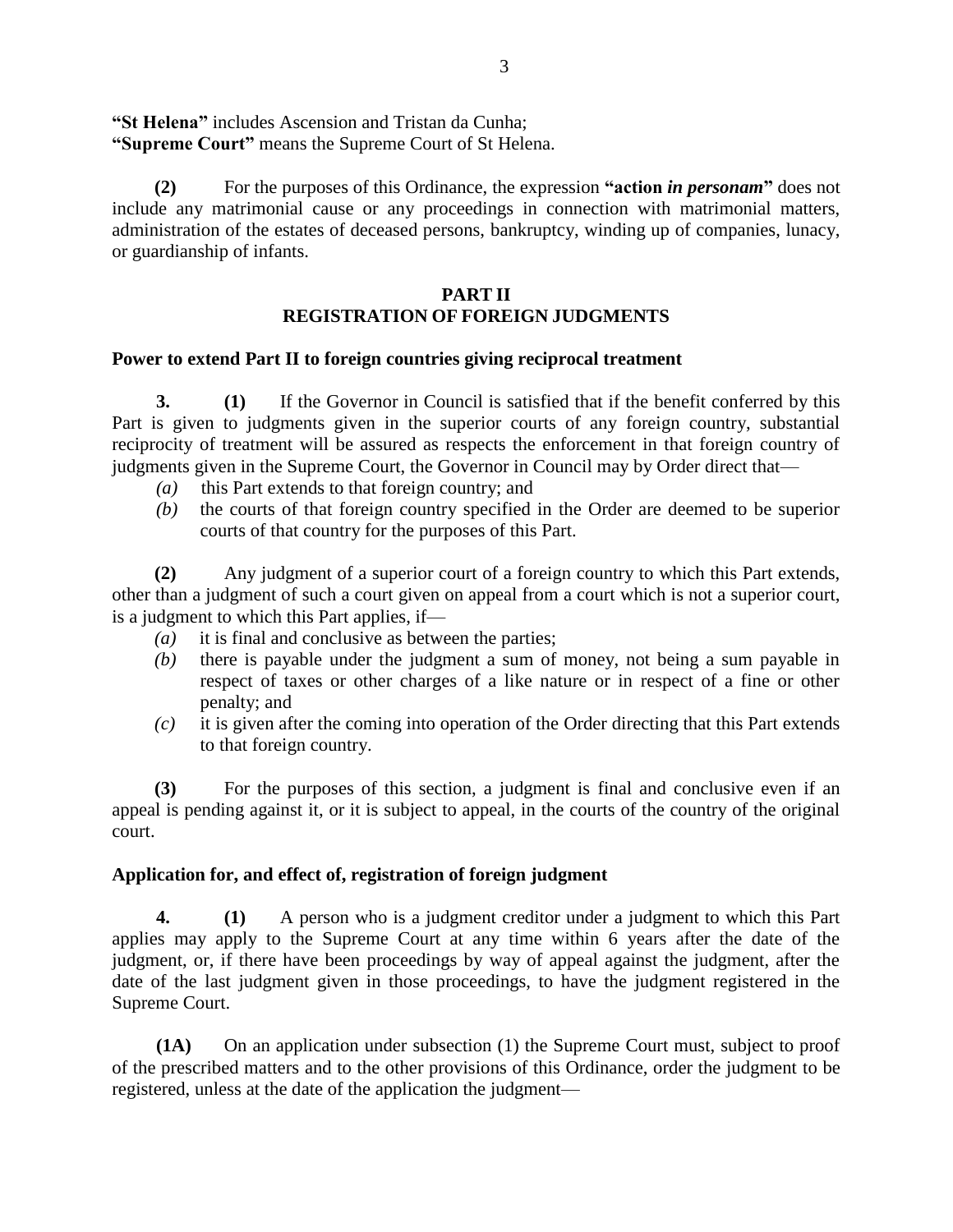- *(a)* has been wholly satisfied; or
- *(b)* could not be enforced by execution in the country of the original court.

**(2)** Subject to subsection (2A) and the provisions of this Ordinance with respect to the setting aside of registration—

*(a)* a registered judgment has the same force and effect;

- *(b)* proceedings may be taken on a registered judgment;
- *(c)* the sum for which a judgment is registered carries interest; and

*(d)* the Supreme Court has the same control over the execution of a registered judgment, as if the judgment had been a judgment originally given in the Supreme Court and entered on the date of registration.

**(2A)** Execution must not issue on the judgment so long as under this Part and any rules of court made under it it is competent for any party to apply to have the registration of the judgment set aside, or, if such an application is made, until after the application has been finally determined.

**(3)** If the sum payable under a judgment which is to be registered is expressed in a currency other than the currency of St Helena, the judgment must be registered as if it were a judgment for such sum in the currency of St Helena as, on the basis of the rate of exchange prevailing at the date of the judgment of the original court, is equivalent to the sum so payable.

**(4)** If at the date of the application for registration the judgment of the original court has been partly satisfied, the judgment must not be registered in respect of the whole sum payable under the judgment of the original court, but only in respect of the balance remaining payable at that date.

**(5)** If, on an application for the registration of a judgment, it appears to the Supreme Court that the judgment is in respect of different matters and that some, but not all, of the provisions of the judgment are such that if those provisions had been contained in separate judgments those judgments could properly have been registered, the judgment may be registered in respect of those latter provisions but not in respect of any other provisions contained in the judgment.

**(6)** In addition to the sum of money payable under the judgment of the original court, including any interest which by the law of the country of the original court becomes due under the judgment up to the time of registration, the judgment must be registered for the reasonable costs of and incidental to registration, including the costs of obtaining a certified copy of the judgment from the original court.

#### **Rules of court**

**5. (1)** The Chief Justice may make rules of court, to be published in the *Gazette*—

*(a)* regulating and prescribing the procedure and practice in respect of any proceedings under this Ordinance;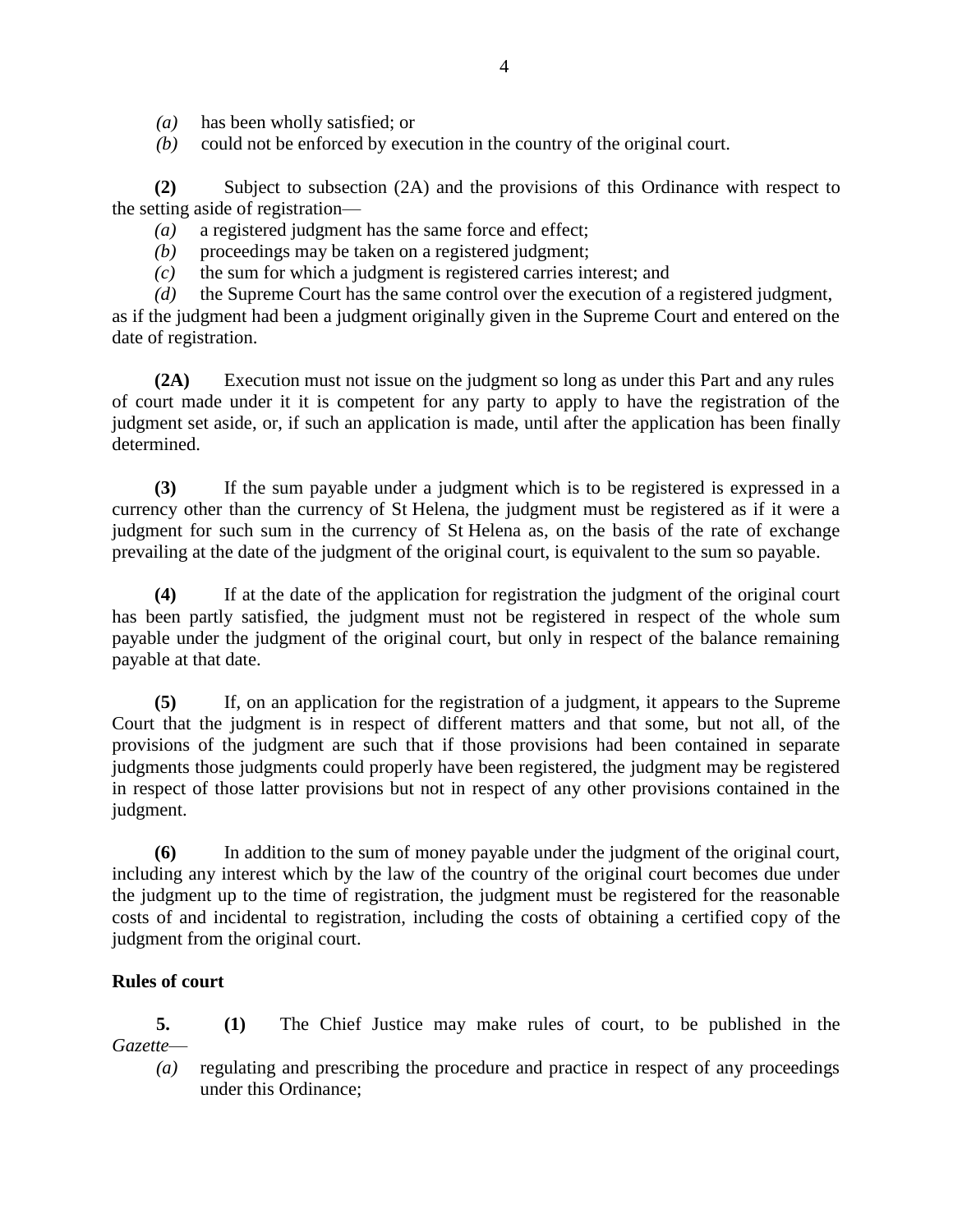- *(b)* prescribing the fees payable in respect of any proceedings under this Ordinance;
- *(c)* making provision with respect to the giving of security for costs by persons applying for the registration of judgments;
- *(d)* prescribing the matters to be proved on an application for the registration of a judgment and regulating the mode of proving those matters;
- *(e)* providing for the service on the judgment debtor of notice of the registration of a judgment:
- *(f)* making provision with respect to the fixing of the period within which an application may be made to have the registration of the judgment set aside and with respect to the extension of the period so fixed;
- *(g)* prescribing the method by which any question arising under this Ordinance whether a foreign judgment can be enforced by execution in the country of the original court, or what interest is payable under a foreign judgment under the law of the original court, is to be determined;
- *(h)* prescribing any matter which under this Part is to be prescribed;
- *(i)* generally for the better carrying out of the purposes of this Ordinance.

**(2)** Rules made for the purposes of this Part must be expressed to have, and do have, effect subject to any provisions contained in Orders made under section 3 that are declared by those Orders to be necessary for giving effect to agreements made between Her Majesty and foreign countries in relation to matters with respect to which there is power to make rules of court for the purposes of this Part.

#### **Cases in which registered judgments must, or may, be set aside**

**6. (1)** On application by any party against whom a registered judgment may be enforced, the registration of the judgment—

- *(a)* must be set aside if the Supreme Court is satisfied that—
	- (i) the judgment is not a judgment to which this Part applies or was registered in contravention of the foregoing provisions of it;
	- (ii) the courts of the country of the original court had no jurisdiction in the circumstances of the case;
	- (iii) the judgment debtor, being the defendant in the proceedings in the original court, did not (even if process was duly served on the debtor in accordance with the law of the country of the original court) receive notice of those proceedings in sufficient time to enable the debtor to defend the proceedings and did not appear;
	- (iv) the judgment was obtained by fraud;
	- (v) the enforcement of the judgment would be contrary to public policy in St Helena; or
	- (vi) the rights under the judgment are not vested in the person by whom the application for registration was made;
- *(b)* may be set aside if the Supreme Court is satisfied that the matter in dispute in the proceedings in the original court had before the date of the judgment in the original court been the subject of a final and conclusive judgment by a court having jurisdiction in the matter.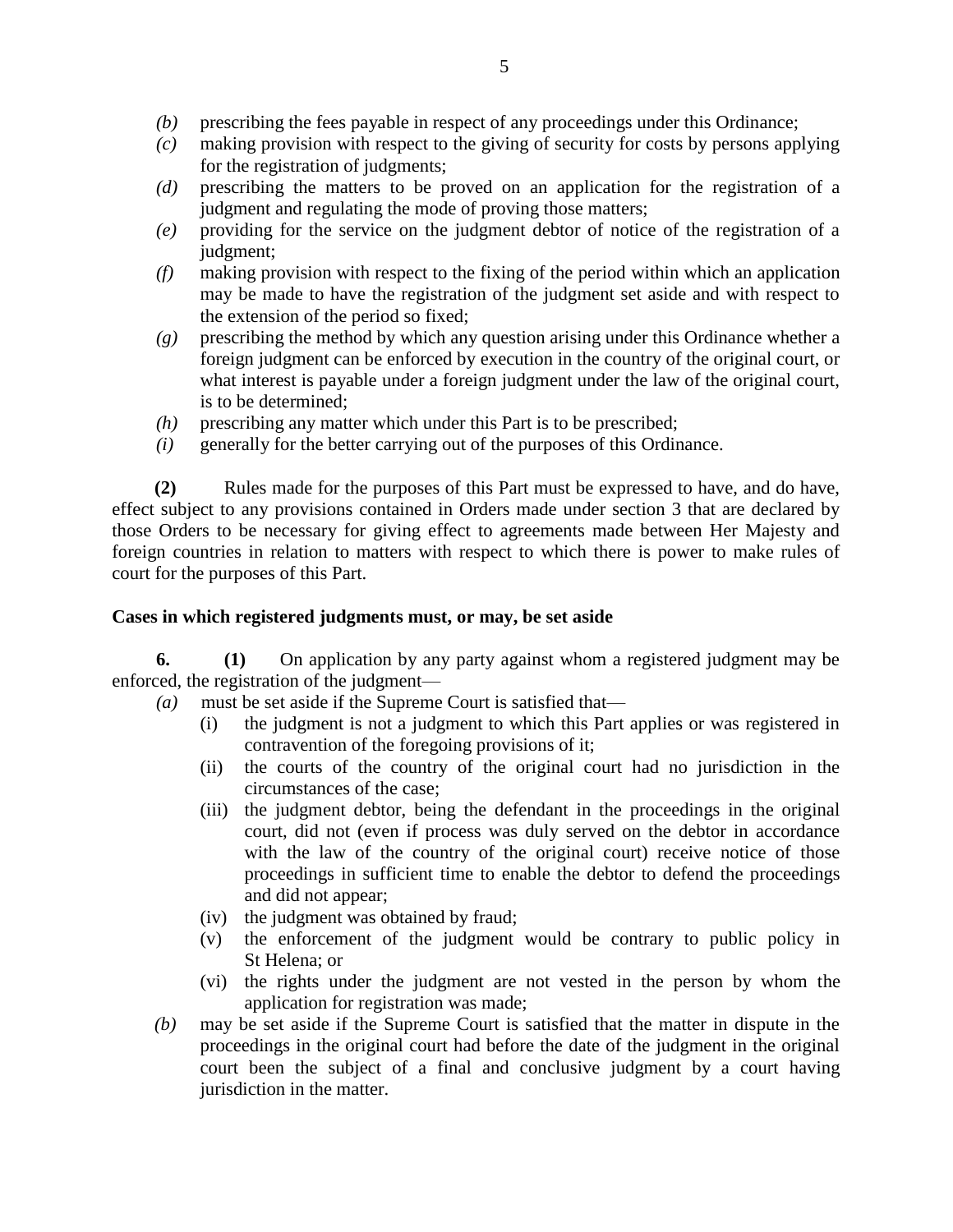**(2)** For the purposes of this section the courts of the country of the original court are, subject to subsection (3), deemed to have had jurisdiction—

- *(a)* in the case of a judgment given in an action *in personam* if the judgment debtor—
	- (i) was a defendant in the original court and submitted to the jurisdiction of that court by voluntarily appearing in the proceedings otherwise than for the purpose of protecting or obtaining the release of property seized or threatened with seizure in the proceedings or of contesting the jurisdiction of that court;
	- (ii) was plaintiff in, or counter-claimed in, the proceedings in the original court;
	- (iii) was a defendant in the original court and had before the commencement of the proceedings agreed in respect of the subject matter of the proceedings to submit to the jurisdiction of that court or of the courts of the country of that court; or
	- (iv) was a defendant in the original court and was at the time when the proceedings were instituted resident in, or was a corporate body with it principal place of business in, the country of that court; or
	- (v) was a defendant in the original court and had an office or place of business in the country of that court and the proceedings in that court were in respect of a transaction effected through or at that office or place;
- *(b)* in the case of a judgment given in an action of which the subject matter was immovable property or in an action *in rem* of which the subject matter was movable property, if the property in question was at the time of the proceedings in the original court situate in the country of that court;
- *(c)* in the case of a judgment given in an action other than any such action as is mentioned in paragraph *(a)* or *(b)*, if the jurisdiction of the original court is recognised by the law of St Helena.

**(3)** Notwithstanding anything in subsection (2), the courts of the country of the original court are not deemed to have had jurisdiction—

- *(a)* if the subject matter of the proceedings was immovable property outside the country of the original court;
- *(b)* except in the cases mentioned in paragraphs *(a)*(i), (ii) and (iii) and *(c)* of subsection (2), if the bringing of the proceedings in the original court was contrary to an agreement under which the dispute in question was to be settled otherwise than by proceedings in the courts of the country of that court; or
- *(c)* if the judgment debtor was a defendant in the original proceedings, was under the rule of public international law entitled to immunity from the jurisdiction of the courts of the country of the original court and did not submit to the jurisdiction of that court.

### **Powers of Supreme Court in relation to setting aside**

**7. (1)** If, on an application to set aside the registration of a judgment, the applicant satisfies the Supreme Court either that an appeal is pending, or that the applicant is entitled and intends to appeal, against the judgment, the court may, on terms t thinks just –

- *(a)* set aside the registration; or
- *(b)* adjourn the application to set aside the registration until after the expiration of a period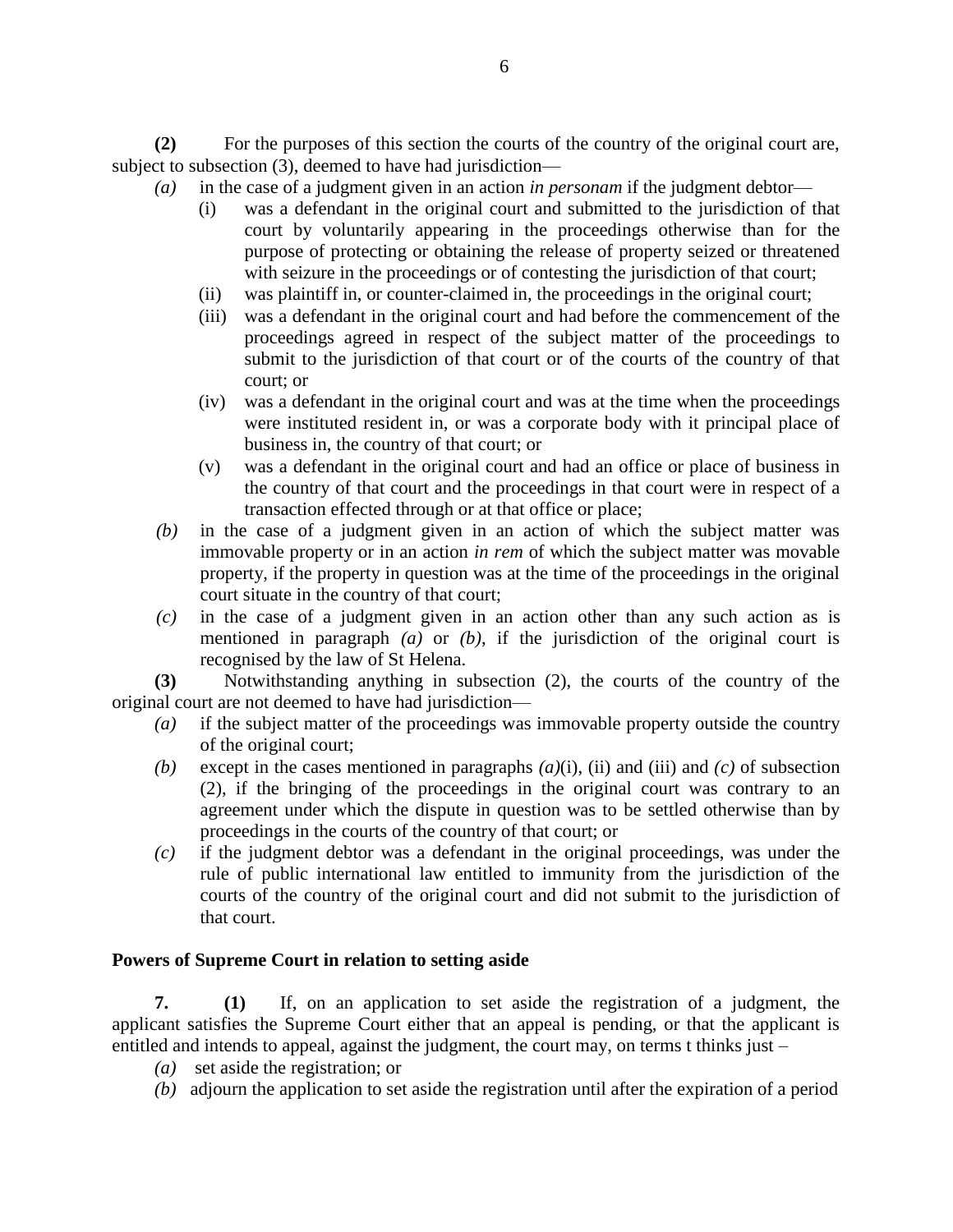that appears to the court to be sufficient to enable the applicant to take the necessary steps to have the appeal disposed of by the competent tribunal.

**(2)** If the registration of a judgment is set aside either under subsection (1), or because the judgment was not at the date of the application for registration enforceable by execution in the country of the original court, the setting aside of the registration does not prejudice a further application to register the judgment when the appeal has been disposed of or when the judgment becomes enforceable by execution in that country, as the case may be.

**(3)** If the registration of a judgment is set aside only because the judgment, even though at the date of the application for registration partly satisfied, was registered for the whole sum payable under it, the Supreme Court must, on the application of the judgment creditor, order judgment to be registered for the balance remaining payable at that date.

### **Foreign judgments which can be registered not to be enforceable otherwise**

**8.** No proceedings for the recovery of a sum payable under a foreign judgment to which this Part applies, other than proceedings by way of registration of the judgment, may be entertained by any court in St Helena.

### **Application to Commonwealth**

**9.** This Part applies to Commonwealth countries or territories outside St Helena and to judgments obtained in the courts of such Commonwealth countries or territories as it applies to foreign countries and judgments obtained in foreign countries.

### **PART III MISCELLANEOUS**

### **General effect of certain foreign judgments**

**10. (1)** Subject to this section, a judgment to which Part II applies or would have applied if a sum of money had been payable under it, whether it can be registered or not, and whether, if it can be registered, it is registered or not, must be recognised in any court in St Helena as conclusive between the parties to it and may be relied on by way of defence or counter-claim in any proceedings in such court.

- **(2)** This section does not apply in the case of any judgment—
- *(a)* if the judgment has been registered and the registration of it has been set aside on some ground other than that—
	- (i) a sum of money was not payable under the judgment;
	- (ii) the judgment has been wholly or partly satisfied; or
	- (iii) at the date of the application the judgment could not be enforced by execution in the country of the original court; or
- *(b)* if the judgment has not been registered and it is shown (whether it could have been registered or not) that if it had been registered the registration of it would have been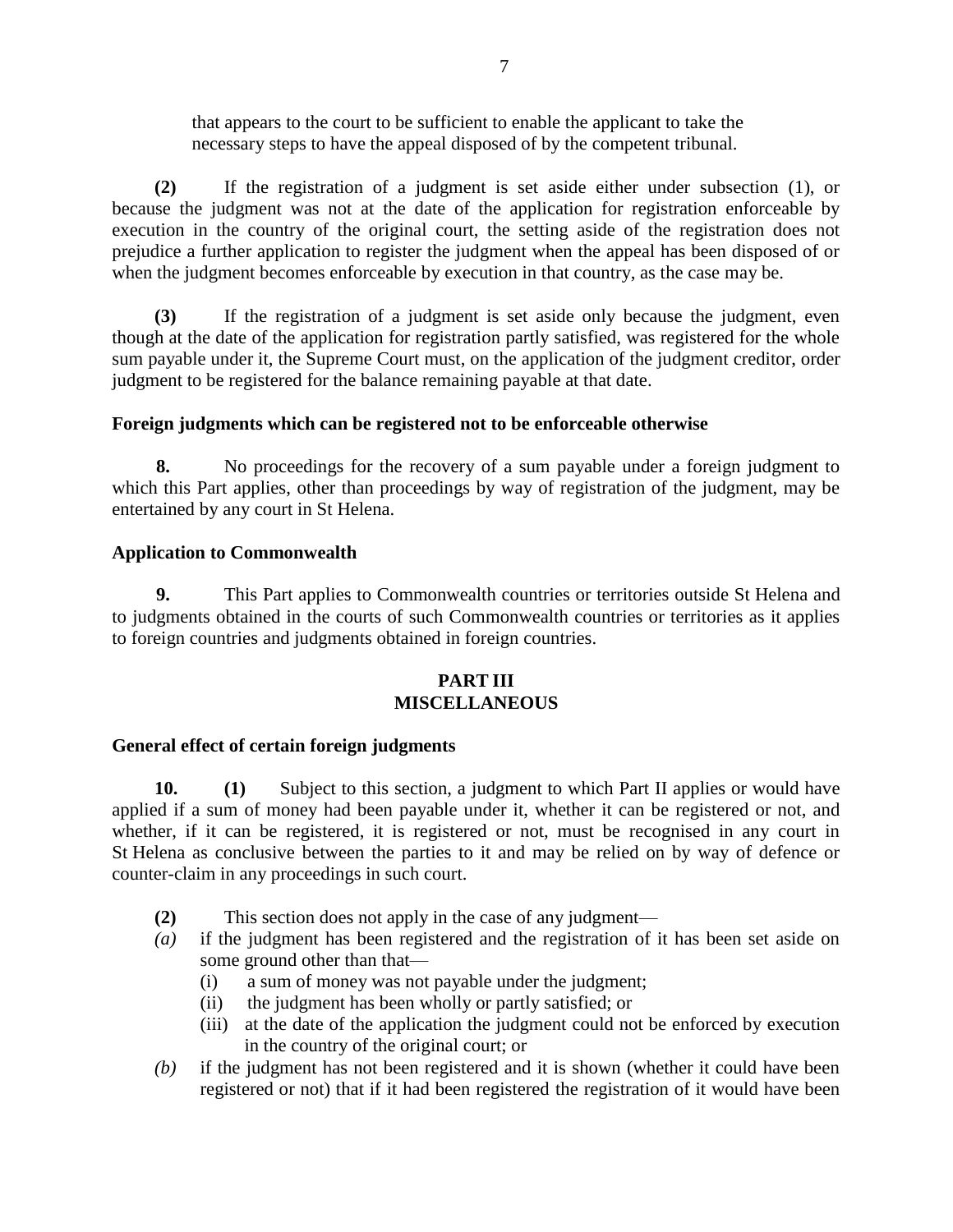set aside on an application for that purpose on some ground other than one of the grounds specified in paragraph *(a)*.

**(3)** This section does not prevent the recognition by any court in St Helena of any judgment as conclusive of any matter of law or fact decided in it if that judgment would have been so recognised before the enactment of this Ordinance.

### **Power to make foreign judgments unenforceable if no reciprocity**

**11. (1)** If it appears to the Governor in Council that the treatment in respect of recognition and enforcement accorded by the courts of any foreign country to judgments given in the Supreme Court is substantially less favourable than that accorded by the courts of St Helena to judgments of the superior courts of that country, the Governor in Council may by Order apply this section to that country.

**(2)** Unless the Governor in Council in an Order under subsection (1) otherwise directs, no proceedings may be entertained in any court in St Helena for the recovery of any sum alleged to be payable under a judgment given in a court of a country to which this section applies.

### **Issue of certificates of judgments obtained in St Helena**

- 12.  $(1)$  If –
- *(a)* judgment under which a sum of money is payable, not being a sum payable in respect of taxes or other charges of a like nature or in respect of a fine or other penalty, has been entered in the Supreme Court against any person; and
- *(b)* the judgment creditor is desirous of enforcing the judgment in a country or territory to which Part II applies,

the court must, on an application made by the judgment creditor and on payment of the prescribed fee, issue to the judgment creditor a certified copy of the judgment, together with a certificate containing any particulars with respect to the action, including the causes of action, and the rate of interest, if any, payable on the sum payable under the judgment, that are prescribed.

**(2)** If execution of a judgment is stayed for any period pending an appeal or for any other reason, an application must not be made under this section with respect to the judgment until the expiration of that period.

## **FOREIGN JUDGMENTS (RECIPROCAL ENFORCEMENT) ORDINANCE, 1961**

 $\overline{\phantom{a}}$ 

**FOREIGN JUDGMENTS (RECIPROCAL ENFORCEMENT) RULES, 1961** (Section  $5(1)$ )

## TABLE OF CONTENTS

1. Citation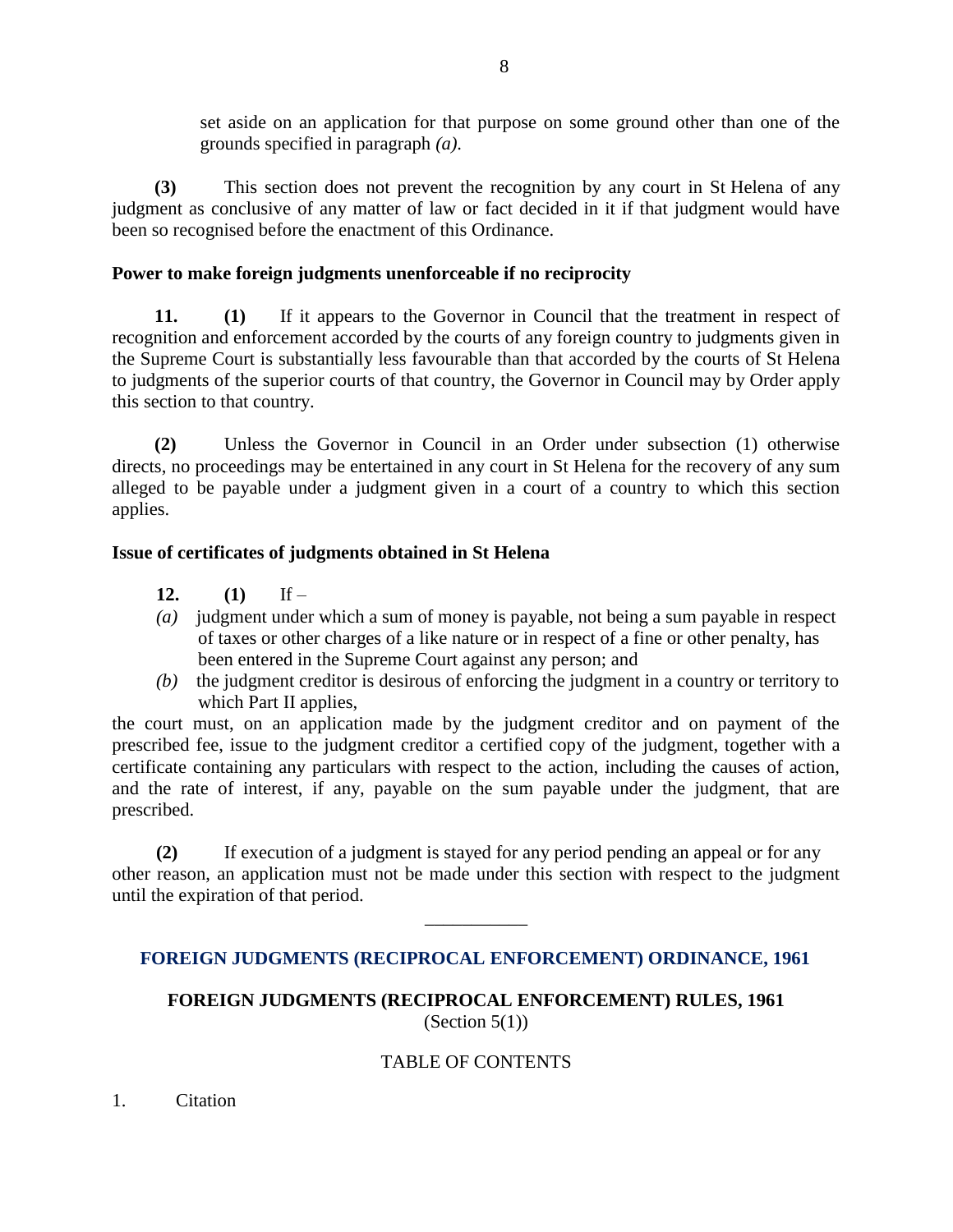- 2. Interpretation<br>3. Application for
- Application for registration
- 4. Evidence in support of application
- 5. Security for costs
- 6. Title of affidavit and summons
- 7. Order on application for registration
- 8. Register of judgments
- 9. Notice of registration
- 10. Endorsement of service
- 11. Application to set aside registration
- 12. Issue of execution
- 13. Determination of certain questions
- 14. Certified copy of Supreme Court judgment
- 15. Rules to have effect subject to Orders

#### **Citation**

**1.** These Rules may be cited as the Foreign Judgments (Reciprocal Enforcement) Rules, 1961.

#### **Interpretation**

**2.** In these Rules—

**"judge"** means the Chief Justice or any other judge of the Supreme Court; **"Order"** means an Order made under section 3 of the Ordinance;

#### **Application for registration**

**3.** An application under section 4 of the Ordinance to have a foreign judgment to which Part II of the Ordinance applies registered in the Supreme Court may be made *ex parte* to the court or a judge.

#### **Evidence in support of application**

### **4. (1)** An application for registration must be supported by an affidavit of the facts—

- *(a)* exhibiting a certified copy of the judgment issued by the original court and authenticated by its seal; and if the judgment was not in English a translation of the judgment certified by a notary public or authenticated by affidavit;
- *(b)* stating to the best of the information and belief of the deponent—
	- (i) that the applicant is entitled to enforce the judgment;
	- (ii) as the case may require, either that at the date of the application the judgment has not been satisfied, or if the judgment has been satisfied in part, what the amount is in respect of which it remains unsatisfied;
	- (iii) that at the date of the application the judgment can be enforced by execution in the country of the original court;
	- (iv) that if the judgment were registered, the registration would not be, or be liable to be, set aside under section 6 of the Ordinance;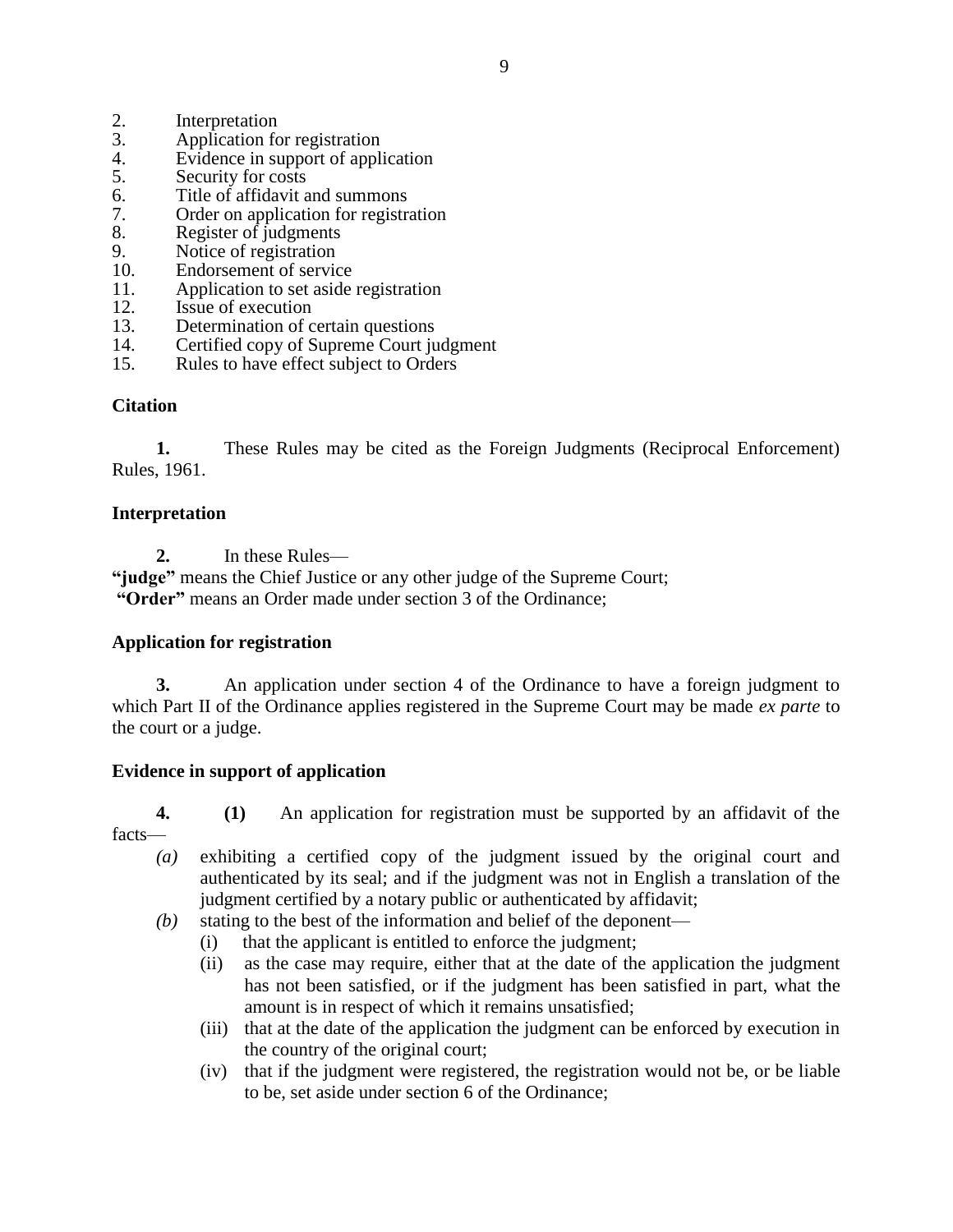*(c)* stating the amount of the interest, if any, which under the law of the country of the original court has become due under the judgment up to the time of registration.

**(1A)** The application must be accompanied by such other evidence with respect to the matters referred to in paragraph *(b)*(iii) or *(c)* of subsection (1) as may be required, having regard to the provisions of the Order extending the Ordinance to the country of the original court.

**(2)** If the sum payable under the judgment is expressed in a currency other than the currency of St Helena, the affidavit must also state the amount which that sum represents in the currency of St Helena calculated at the rate of exchange prevailing at the date of the judgment.

**(3)** The affidavit must also state the full name, title, trade or business and the usual or last known place of abode or of business of the judgment creditor and the judgment debtor respectively, so far as known to the deponent.

**(4)** If a judgment is in respect of different matters and some of the provisions of that judgment, but not all, are such that if they had been contained in separate judgments those judgments could properly have been registered, the affidavit must state the provisions in respect of which it is sought to register the judgment.

### **Security for costs**

**5.** Except as otherwise provided by any relevant Order, the court or a judge may, in respect to an application for registration, order the judgment creditor to find security for the costs of the application and of any proceedings which may later be brought to set aside the registration.

### **Title of affidavit and summons**

**6.** An affidavit for the purpose of these Rules must be headed: "In the matter of the Foreign Judgments (Reciprocal Enforcement) Ordinance, 1961, and in the matter of a judgment of the ....................................... (describing the court) obtained in ...........……...........…....………….......... (describing the cause or matter) and dated the ........ day of ........................, 20............" .

### **Order on application for registration**

**7. (1)** An order giving leave to register a judgment must be drawn up by, or on behalf of, the judgment creditor.

**(2)** An order giving leave does not need to be served on the judgment debtor.

**(3)** Every such order must state the period within which an application may be made to set aside the registration and must contain a notification that execution on the judgment will not issue until the expiration of that period.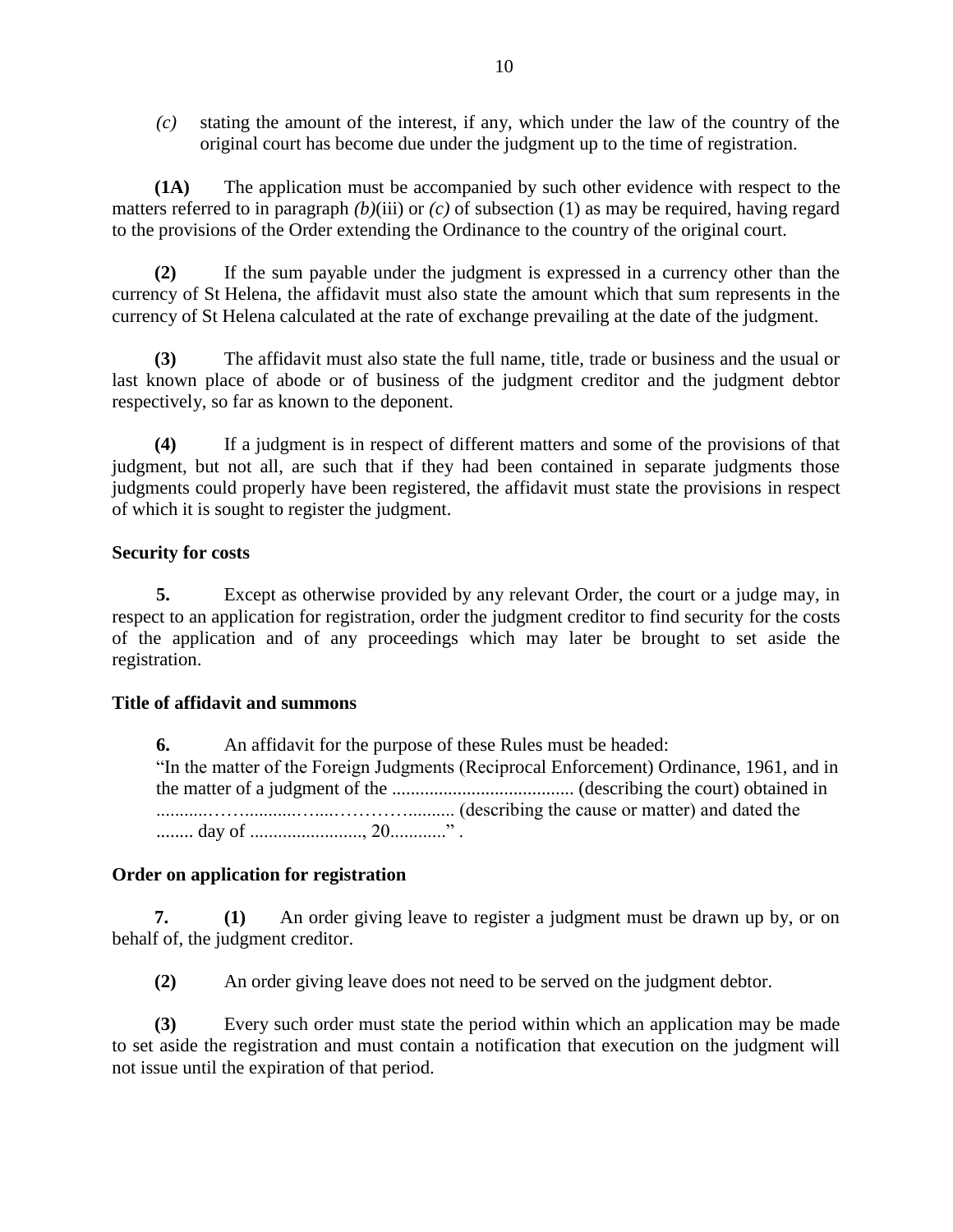**(4)** The court or a judge may, on an application made while any party can still apply to have the registration set aside, grant an extension of the period (either as originally fixed or as subsequently extended) during which an application to have the judgment set aside may be made.

### **Register of judgments**

**8.** A register of the judgments ordered to be registered under the Ordinance must be kept in the Registry of the Supreme Court by, or under the direction of, the Registrar.

### **Notice of registration**

**9. (1)** Notice in writing of the registration of a judgment must be served on the judgment debtor—

- *(a)* if within the jurisdiction, by personal service as in the case of a writ of summons, unless some other mode of service is ordered by the court or a judge;
- *(b)* if out of the jurisdiction, in accordance with the rule applicable to the service of a writ of summons out of jurisdiction, except that special leave to serve out of the jurisdiction is not required.
- **(2)** The notice of registration must state—
- *(a)* full particulars of the judgment registered and the order for registration;
- *(b)* the name and address of the judgment creditor or the creditor's legal representative on whom, and at which, any summons issued by the judgment debtor may be served;
- *(c)* the right of the judgment debtor to apply on the grounds provided in the Ordinance to have the registration set aside; and
- *(d)* in accordance with the terms of the order giving leave to register, within what time from the date of service of the notice an application to set aside may be made.

## **Endorsement of service**

**10. (1)** Within 3 days from the day of service or within any extended period that may, in special circumstances, be allowed by order of a judge, the notice of registration or a copy or duplicate of it must be endorsed by the person serving it with the day of the month and of the week on which service was effected. If the notice is not so endorsed, the judgment creditor is not at liberty to issue execution on the judgment without the leave of the court or a judge.

**(2)** Every affidavit of service of a notice of registration must state on what day the endorsement was made.

## **Application to set aside registration**

**11. (1)** An application to set aside the registration of a judgment must be made by summons to the court or a judge supported by affidavit.

**(2)** A summons for the purpose of this rule must be an ordinary summons headed in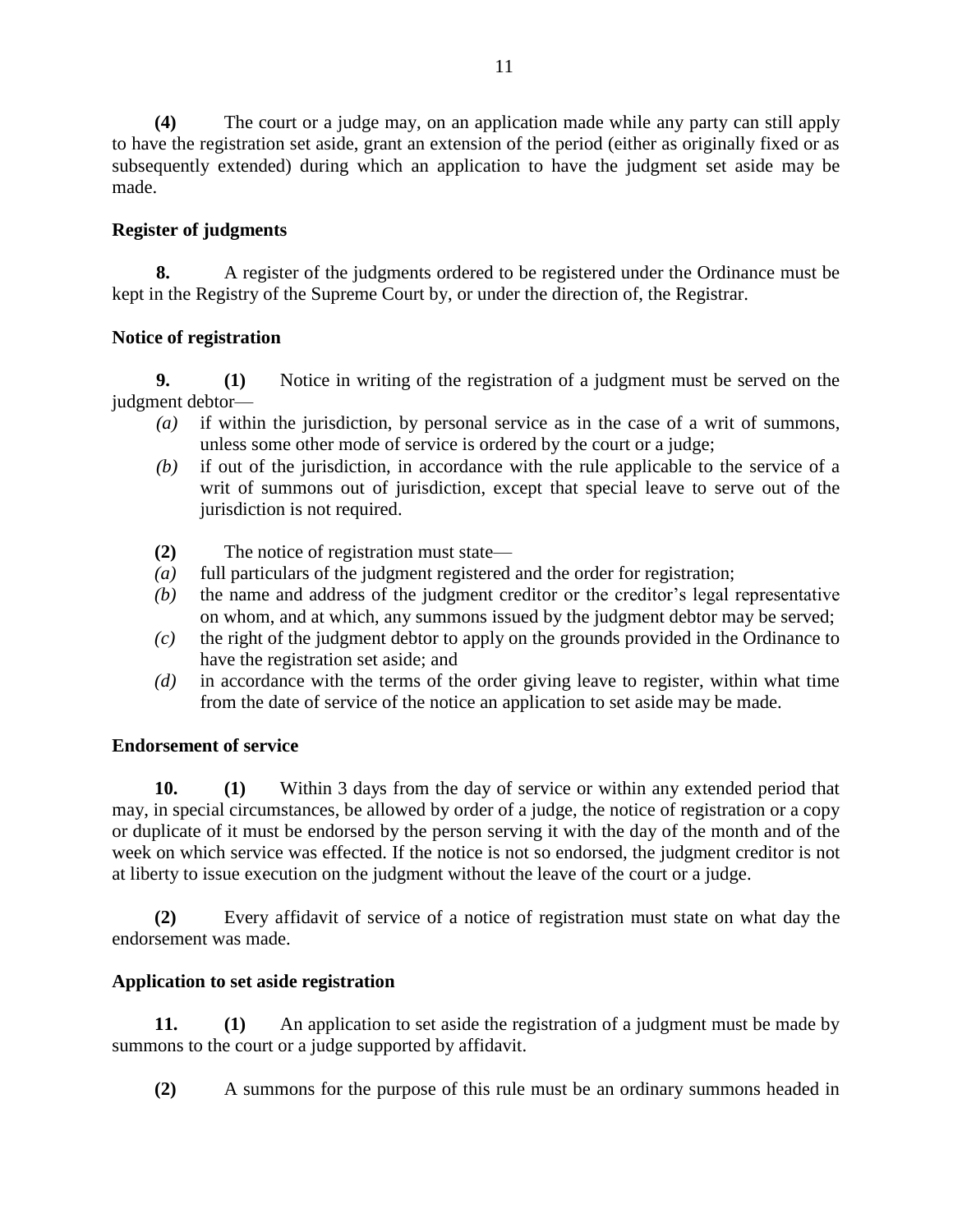the same manner as the affidavit referred to in rule 6.

**(3)** On any such application the court or a judge may direct that an issue between the judgment creditor and the judgment debtor must be stated and tried and may give any directions in relation to the trial of the issue that are necessary.

### **Issue of execution**

**12. (1)** Execution must not issue on a registered judgment until after the expiration of the period which, in accordance with rule 7(3), is specified in the order giving leave to register as the period within which an application may be made to set aside the registration, or, if an order is made extending the period so specified, until after the expiration of the extended period.

**(2)** If an application is made to set aside the registration of a judgment, execution must not issue until such application has been disposed of.

**(3)** The party desirous of issuing an execution upon a registered judgment must produce to the proper officer an affidavit of the service of the notice of registration and of any order made by the court in relation to the judgment registered.

### **Form of writ of execution**

**13.** In the case of a registered judgment, a writ of execution must contain the words "which said sum of money and interest were lately in .................................." (describing the court in which judgment was obtained) and the words "and which judgment has been duly registered in the Supreme Court of St Helena pursuant to Part II of the Foreign Judgments (Reciprocal Enforcement) Ordinance, 1961".

#### **Determination of certain questions**

**14.** If, whether under the Ordinance or under these rules, any question arises whether a foreign judgment can be enforced by execution in the country of the original court, or what interest is payable under the foreign judgment under the law of that country, that question is to be determined in accordance with any relevant provisions contained in the Order extending the Ordinance to that country.

### **Certified copy of Supreme Court judgment**

**15. (1)** An application under section 12 of the Ordinance for a certified copy of a judgment obtained in the Supreme Court must be made *ex parte* to the Registrar on an affidavit made by the judgment creditor or the creditor's legal representative.

- **(2)** An affidavit for the purposes of this rule must—
- *(a)* give particulars of the proceedings in which the judgment was obtained;
- *(b)* have annexed to it a copy of the writ of summons or the originating summons by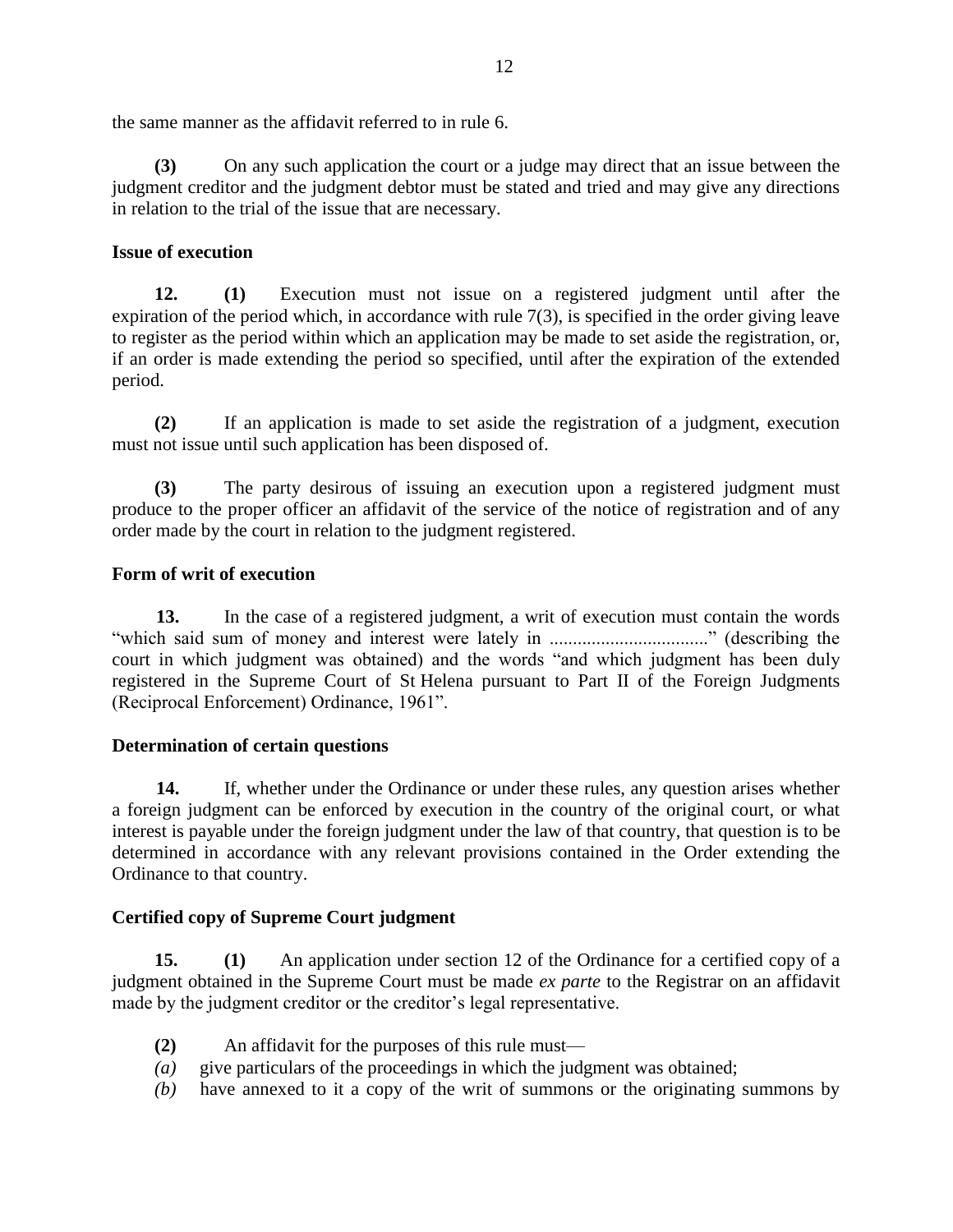which the proceedings were instituted, the evidence of service of it upon, or appearance by, the defendant, copies of any pleadings in the proceedings, and a statement of the grounds on which the judgment was based;

- *(c)* state whether the defendant did or did not object to the jurisdiction, and if so, on what grounds;
- *(d)* show that the judgment is not subject to any stay of execution and that no notice of appeal against it has been entered, and whether the time for appealing has expired; and
- *(e)* state the rate at which the judgment carries interest, if any.

**(3) (1)** If an application for a certified copy of a judgment is duly made under this rule, an office copy of the judgment must be issued, sealed with the seal of the Supreme Court and certified by the Registrar as follows:

"I certify that the above copy judgment is a true copy of a judgment obtained in the Supreme Court of St Helena and this copy is issued in accordance with section 12 of the Foreign Judgments (Reciprocal Enforcement) Ordinance, 1961.

Signed ......................................................

Registrar of the Supreme Court".

**(2)** The following further certificates must also be issued under the seal of the Supreme Court and certified by the Registrar:

- *(a)* a certificate giving particulars of the proceedings in which the judgment was obtained and having annexed to it copies of the writ of summons, or originating summons, by which the proceedings were instituted, showing the manner in which the writ or summons was served on the defendant, or that the defendant appeared to it, any objections made to the jurisdiction, any pleadings in the proceedings, a statement of the grounds on which the judgment was based and any other particulars it might be necessary to give to the foreign tribunal in which it is sought to obtain execution of the judgment;
- *(b)* a certificate stating the rate at which the judgment carries interest, if any.

#### **Rules to have effect subject to Orders**

**16.** These rules have effect subject to any provisions contained in Orders made under section 3 of the Ordinance that are declared by those Orders to be necessary for giving effect to agreements made between Her Majesty and foreign countries in relation to matters with respect to which there is power to make rules of court for the purposes of Part II of the Ordinance.

### **FOREIGN JUDGMENTS (RECIPROCAL ENFORCEMENT) ORDINANCE, 1961**

\_\_\_\_\_\_\_\_\_\_\_\_

# **FOREIGN JUDGEMENTS (AUSTRALIA AND ITS EXTERNAL TERRITORIES) ORDER, 1994**

(Section  $3(1)$ )